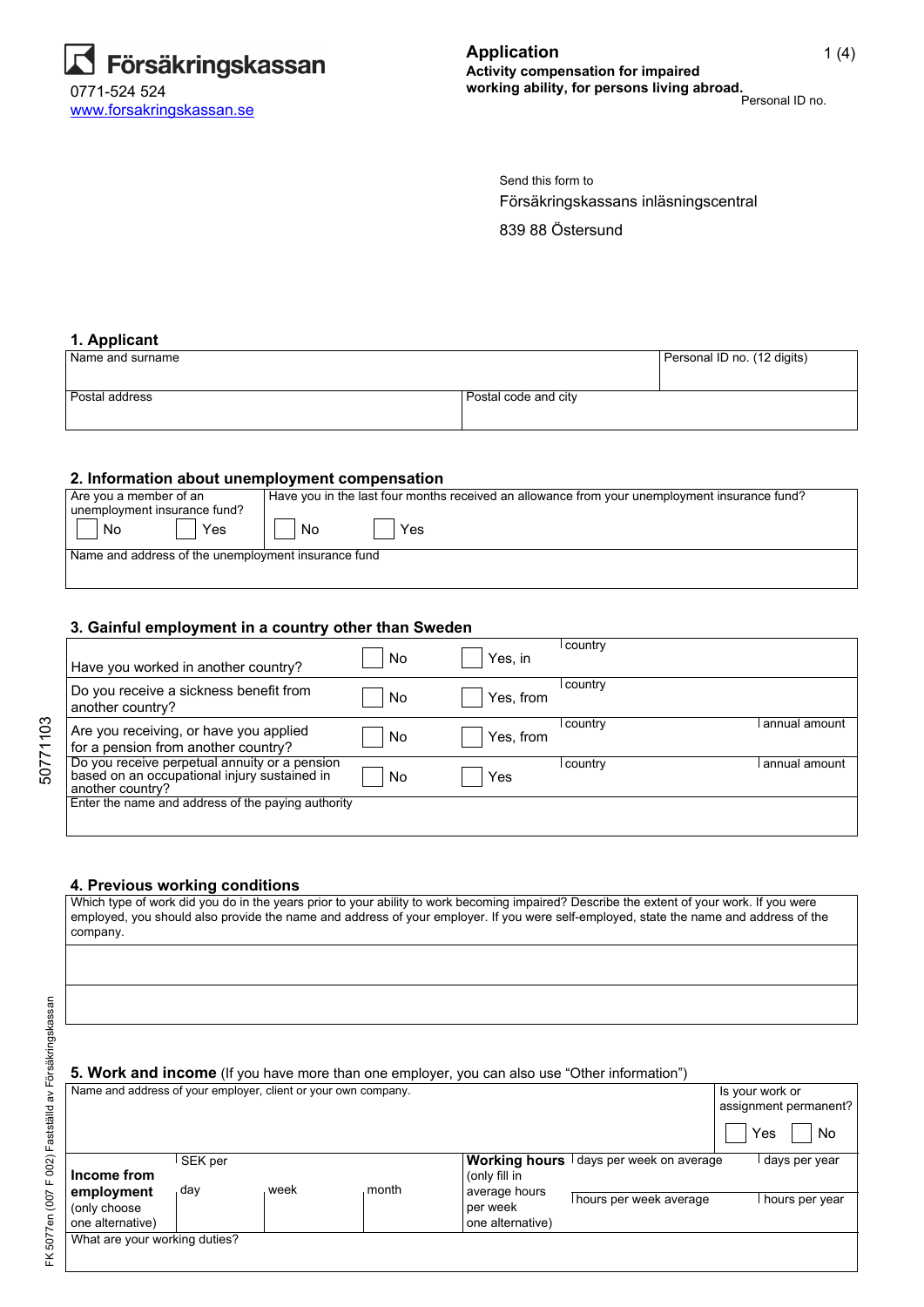# **6. The reason why your ability to work is impaired**

| For what reason are you unable to work full time?              |             |
|----------------------------------------------------------------|-------------|
|                                                                |             |
|                                                                |             |
|                                                                |             |
|                                                                |             |
|                                                                |             |
|                                                                | year, month |
| At what point was your working ability significantly impaired? |             |

### **7. Remaining working ability**

Which working duties are you still able to perform? Are there other duties that you could handle?

# **8. Treating physician or caregiver**

| Which treating physician(s) or caregiver(s) have you consulted for the illness or injury that affects your working ability? |                                         |                     |  |  |
|-----------------------------------------------------------------------------------------------------------------------------|-----------------------------------------|---------------------|--|--|
|                                                                                                                             |                                         |                     |  |  |
| I have attached a<br>doctor's certificate                                                                                   | I have requested a doctor's certificate | I name of physician |  |  |

# **9. Secondary employment and assignments**

| Do you have any secondary employment or assignments?                                                          | as of | l annual income |
|---------------------------------------------------------------------------------------------------------------|-------|-----------------|
| No<br>Yes                                                                                                     |       |                 |
| Describe in as much detail as possible the type of tasks involved in your secondary employment or assignment. |       |                 |
|                                                                                                               |       |                 |
|                                                                                                               |       |                 |
|                                                                                                               |       |                 |
|                                                                                                               |       |                 |
| How often, and for how long, do you carry out these tasks?                                                    |       |                 |
|                                                                                                               |       |                 |

## **10. Hobbies**

| Describe your hobbies                           |    |     |                 |
|-------------------------------------------------|----|-----|-----------------|
|                                                 |    |     |                 |
| Do you receive income from any of your hobbies? | No | Yes | l annual amount |

# **11. Rehabilitation**

| Describe in as much detail as possible the rehabilitation that you have completed, both medical and occupational |    |     |  |  |
|------------------------------------------------------------------------------------------------------------------|----|-----|--|--|
|                                                                                                                  |    |     |  |  |
|                                                                                                                  |    |     |  |  |
| Do you feel that occupational rehabilitation<br>would be good for you?                                           | No | Yes |  |  |

50771203

50771203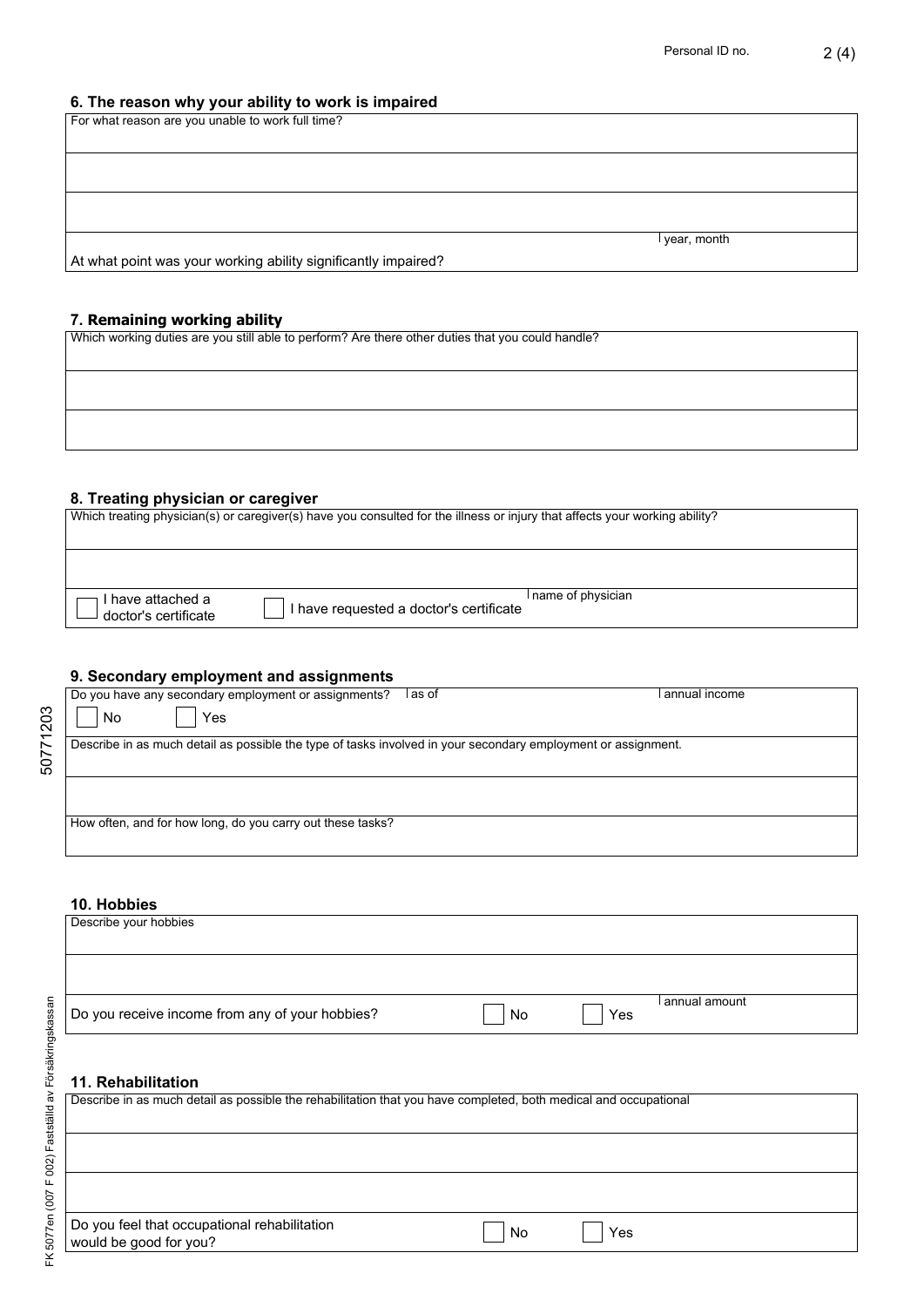### **12. Post-compulsory education, or equivalent**

Do you have any further education, after compulsory school or equivalent? l which type(s)?

| $\mathcal{L}$<br>$\vert$ No<br>×. | __<br>  Yes |  |  |  |  |
|-----------------------------------|-------------|--|--|--|--|
|                                   |             |  |  |  |  |

### **13. Family situation**

Describe your family in terms of size, number of children, child minding etc. If you are married or living with someone, you should also state the occupation of your spouse.

#### **14. Work in the home**

Describe the work you previously did at home, such as housework, gardening, and caring for a relative.

Describe the work you are currently doing at home.

### **15. Living conditions**

Describe your home; is it a house/apartment? Give the number of rooms, public transport facilities, etc.

### **16. Help at the home**

Do you hire home help?

For what kind of work?

No Yes

cost per month

### **17. Activities**

State preferences regarding activities.